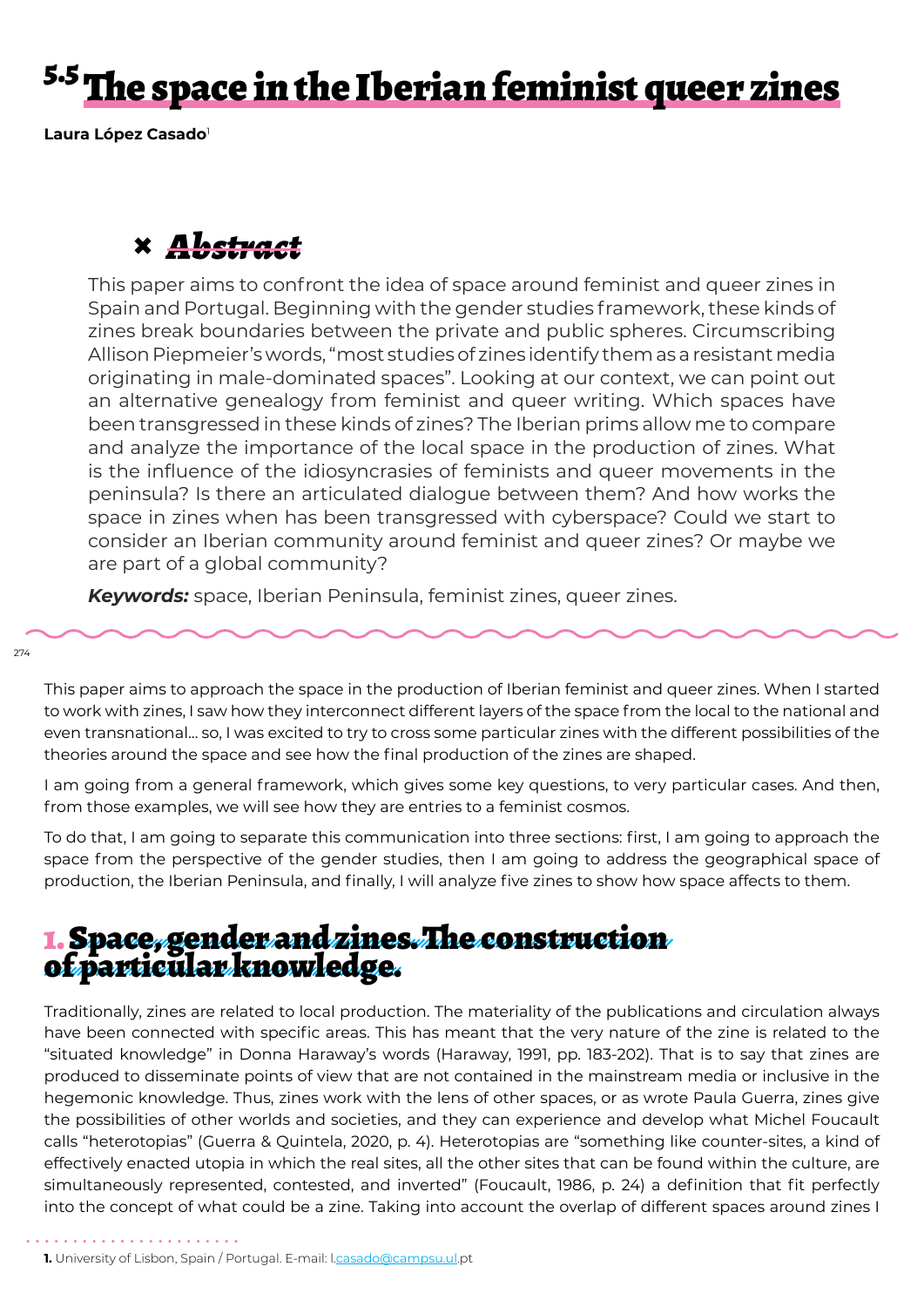cannot fail to mention *Zines in Third Space* (Licona, 2012) where she situated zines from the border between the U.S.A and Mexico in this third space, but actually, we can extrapolate this third space, this no-space, that is 'in-between' as a reality for the most of the zines.

From gender studies point of view, it is substantial the question of the space. One of the very first distinctions, when you are aware of how is construct gender, is to point out the public and private space. This is also pertinent when we talk about zines because a lot of them canalize intimate narratives that emerged from these private spheres. Not only this, but we can also affirm that space and gender are both social constructs. The feminist spatial critique stresses how space is build up under a patriarchal spatialization based on the division and hierarchization depending on the sex and their perception (Wrede, 2015, p. 12). The authors as women or non-binary people renegotiated these spaces and how are orientated to them. They access spaces that traditionally have been denied for those voices. They use a new canal that transgresses different areas and this is irretrievably related with the work by Sarah Ahmed and her concept of orientation and her reflections around how we inhabit the space (Ahmed, 2006). This makes sense for the zinemakers but also for the very zine itself. She affirms that the starting point for the orientation is the 'here'( the body) and 'where' (Ahmed, 2006, p. 22). Thus, to make a zine is a corporal act, and the body from where born the zine could define the orientation of the zine. If we perceive the zine as an object, also is interesting how Ahmed reflects on queer objects: "If objects are the extensions of bodies, just as bodies are the incorporations of objects, how can we locate the queer moment in one or the other?" (Ahmed, 2006, p. 224) or "We could ask, for instance, whether queer tables are the tables around which queer bodies gather" (Ahmed, 2006, p. 229). So, I can ask the same about the feminist and queer objects, and how bodies and objects flow through the spaces creating tensions and distensions with other objects and bodies.

### 2. Iberian feminism and the prism through I read the zines

The territory that I've chosen for my study is the Iberian space as I mentioned before. Mainly focusing on the Spanish state and Portugal. Both countries have some centuries of common history and they have a very similar political and social continuum. That doesn't mean that every region doesn't have its own particularities. I took the Iberian perspective as a prism to look at different realities that share this context. I would like to stress that the Iberian identities have been built up with different layers of cultural relations. As have been pointed out by Santiago Pérez Isasi and Ângela Fernandes, the Iberian space couldn't be seen as a close space, but as a rhizome of internal and external relations (Pérez Isasi & Fernandes, 2013). The fanzines flows can show us a new cartography of this physical territory.

Looking closer to my study the concept in which I am most interested is the construction of an Iberian Feminism. The first time that I found that was used this term was in a book with this name, *Iberian Feminism*, by Carmen Alcalde and María Aurèlia Capmany, two Catalan authors, in 1970 (Capmany & Alcalde, 1970). The peculiarity of this book is that at any point mentioned Portugal. The authors just have been used this concept to talk about the singularities of the feminisms in the Spanish state. In this way they wanted to avoid the conceptualizing of Spain as a homogenous country and, thus, Alcalde and Capmany tried to include the different sensibilities about the national feeling in the different regions. The book incorporates this notion, and they cross it with the feminisms. The feminist studies that use both countries are rare, even nowadays. In 2006 was written a thesis with a comparative perspective inside a feminist framework located in the subsequent years after were finished the Spanish and Portuguese dictatorships (Simões, 2006). We had to wait until 2018 to see a fundamental manual that incorporates Iberian feminism as the vertebral presumption. *A New History of the Iberian Feminism* (Bermúdez & Johnson, 2018) made a journey through the peninsula from the Enlightened until practically the present day. One of the major contributions to the field, and I borrow it to my own investigation, was to consider the space as a net. The authors observe the whole, but also every part separately, bringing new nuances and considerations. Therefore, in the articulations of the different narratives around gender and sex, we take into account the local, national and transnational perspectives (Zobl, 2009). The Iberian component collects all these levels of analyses and brings one more.

I have just taken 5 examples of feminist and queer Iberian zines: *As+Perralheiras* in Galicia, *Os vestigos de Tiago* in Porto, *Salmorejho Majhao* in Andalusia, *Hair* in Lisbon and *Regla Fanzine* in Barcelona. But if I did a bigger study, I would probably obtain a picture of the feminisms at the Peninsula. This assumption is not lightly taken, it was suggested on different occasions that the appearance of feminist media in different spaces mark the incipient moments, giving a place and time of a map of feminism (Beins, 2017: 44) This affirmation seems even more accurate when we talk about zines, publications that perfectly capture the social momentum.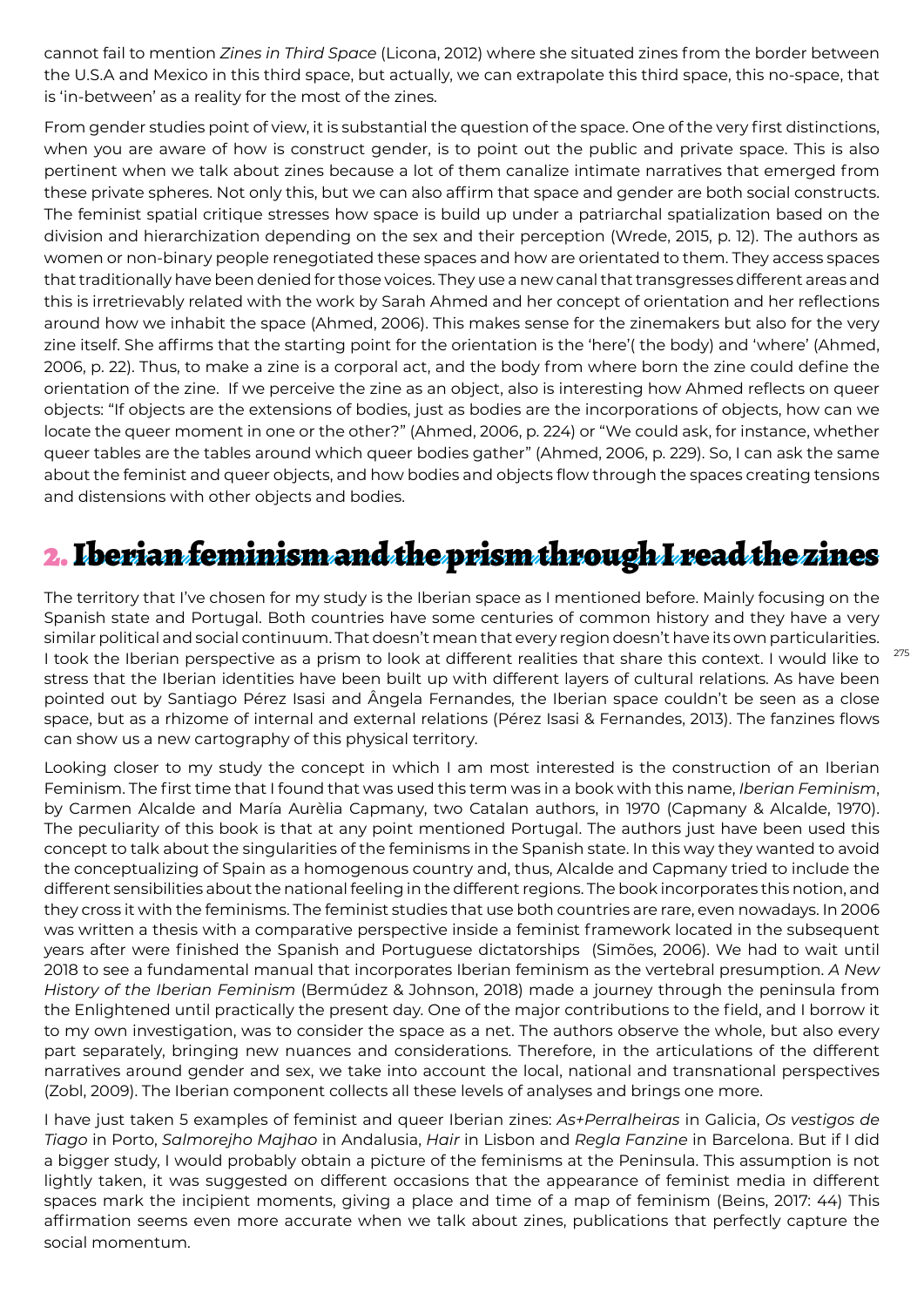### 3. Five zines, five rooms

#### **3.1 As+Perralheiras**

 $_{\rm 276}$  lines between different events and where was *As+Perralheiras* is a fanzine made by Maribolheras Precárias a collective from La Coruña, a region that belongs to Galicia. The name of the collective is the combination of *Marica* and *Bolhera* two possible translations for queer in Galego. *Precárias* means precarious and points out the poor conditions of the members of the collective. As they explain in the fanzines the combinations of being young, queer and living in this area make their life very vulnerable, with very limited job opportunities. They made this fanzine from 2004 until 2006. They published 5 issues under the name *As+perralheiras* that could be translated as 'the sleaziest'. The fanzine is written in Galego (although some texts are in Spanish) and approaches concerns from that moment and that time. They defined themselves as "intermittent, informal, dynamic, unstable, multiple nets." They confirm that isn't a formal collective, their objectives aren't the political institutions (as they believe that it is of the gay movement) and proclaim as a direct influence from the first years of ACT UP<sup>2</sup>. Thus, just with the name and their references, we can connect located.

I can highlight some of the characteristics of this fanzine. The region where this fanzine was made and the language chooses to write it, are political statements themselves. Despite the Galego is an official language in the Spanish state, their use in a publication contains different claims. This is linked with an identity that has been denied for years and even forbidden in the years of the dictatorship. The same we can say about the gay identity, but with a difference that *Maribloheras Precarias* stress with the zines: in the last decades has been a movement of assimilation of gay people, provided that they can fit in in the heteropatriarchal structure. The opposition of this trend is clear from the very first issue of this fanzine with an article titled "Casa, minha filha, casa. Sobre o matrimónio e outros enganos." [Home, my daughter, home. About the marriage and others delusions[ (Maribolheras Precarias, 2004, pp. 7–8).

Their sexuality is living as a political position and it is directly inspired in queer theory and movement. In Spain, the first time that was written the word "queer" was in a fanzine in 1993 (Solá, 2012, p. 267). The fanzine *De Un Plumazo* was denominated on

the cover as a queer zine. This fanzine was made for one of the first queer groups in Madrid and Spain, La radical Gai composed by gay men. At the same moment, working in a parallel there was another queer group that works with La Radical Gai, which was LSD composed by lesbian women. They had their own fanzine called *Non-Grata*. These facts are important because these two activist groups and their fanzines are linked with *As+Perralheiras*. On their pages they recommend a web running by Javier Sáez (www. Hartza.com) one of the members of La Radical Gai, and also encourage to read all the fanzines of LSD that are on the web at this point. This demonstrates, even though these groups have a very limited influence, and their fanzines can be counted by hundreds, that the fanzines transcend the local space reaching other spaces. And when we talk about space is inevitable to talk about time, these fanzines, *Non-Grata*, *De un Plumazo* and *As+Perralheiras*, despite the decade of difference, are contemporaries. It is true, that in part this is easier with the arrival of the Internet. At that moment, not anymore, you could consult the fanzines by LSD in the Hartza web and at the present moment, you can consult the fanzines of Maribolheras Precárias in ISSUU, a digital platform. Therefore, these fanzines, now on the Internet, could be read from every space. How the Internet has influenced the traffic of knowledge is a topic too wide to approach in this communication. However, I would like to stress how the Internet helps to create a bigger net of the feminist and queer community. Also, regardless of the space from which you read it is important to note that these fanzines are bounded to the place of creation. This would be another characteristic to point out, how they are closely linked to A Coruña. Several topics are related to local politicians, with particulars events organized by them or they made interviews to local personalities. These fanzines are the witnesses of time and space.

#### **3.2 Os vestidos de Tiago**

*Os vestidos de Tiago* [Dresses of Tiago] is a fanzine, a children's story, that is made by Joana Estrela a young illustrator located in Porto. It was made in 2019. This fanzine tells us the story of the dresses of Tiago, a Portuguese male child. The zine starts with "No armario Alentejano, ao fundo do corredor estão guardados, dobrados, pendurados os vestidos do Tiago" [In the Alentejano closet, at the end of the corridor, Tiago's dresses are stored, folded an

**<sup>2.</sup>** ACT UP was an activist group that rises from the crisis of AIDS, mainly in the USA, England and France. ACT UP practiced performative interventions in the public sphere.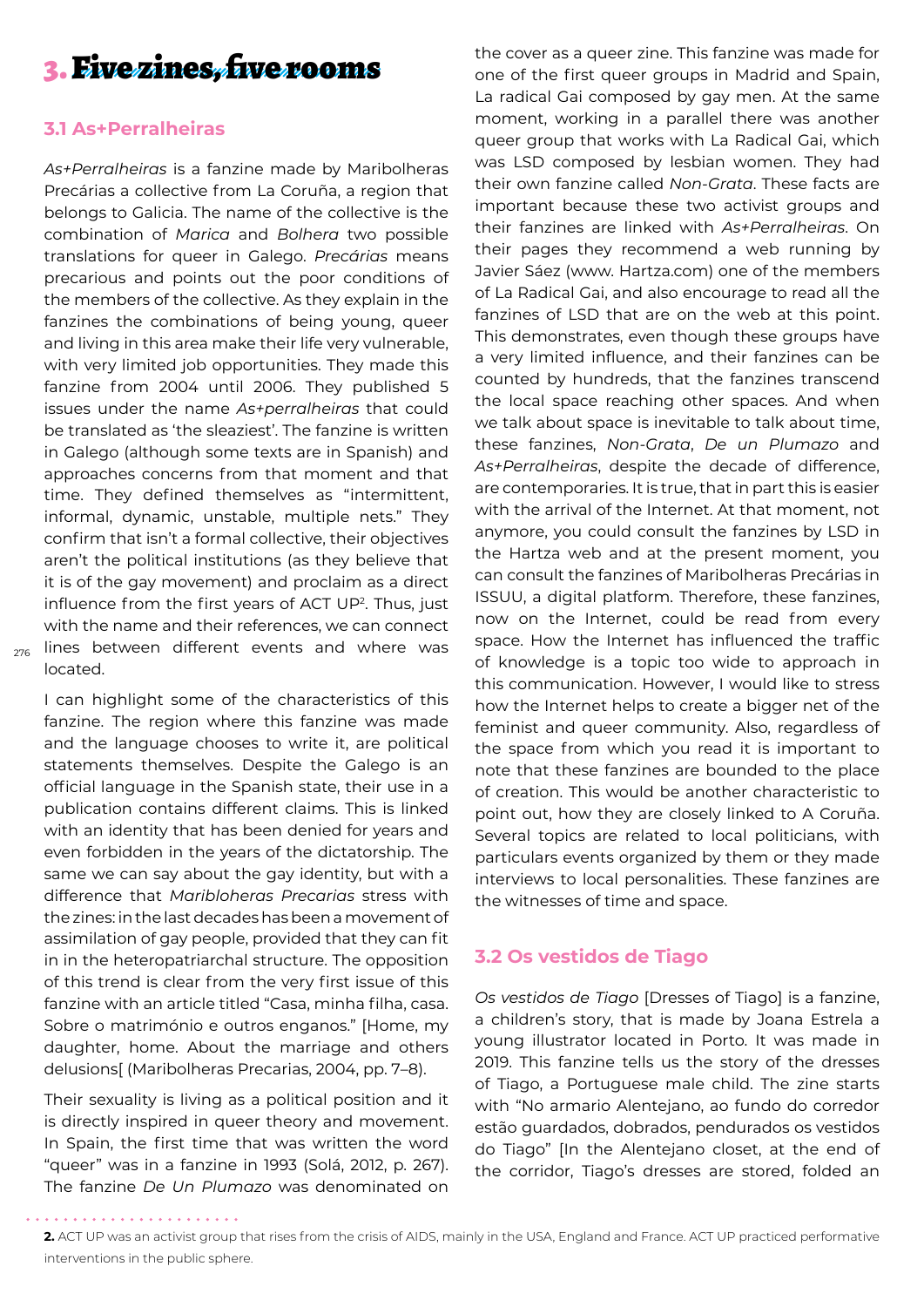hanging] (Estrela, 2019:s/p). The first thing that attracts my attention is that Tiago's story is placed at the Alentejo. This region, at the south center of the country, is the least populated in Portugal and it is also the region with the oldest population. To placed here the story, I don't think was a coincidence, after I will stop in this fact. After the first page, the story shows the different kinds of dresses that he has: one yellow from his cousin, another polka dot dress that was bought at the mall, one violet that was a present for his grandmother, etc. It is also remarkable when Tiago and her mother go to the mall and the customer asks: "Vai a levar um vestido para o seu filho?" [Are you going to buy a dress for your son?] and she responds "Ele gosta!" [he likes it] (Estrela, 2019: s/p), with a big smile. *Os vestidos de Tiago* [Dresses of Tiago] is a naïve and natural story and there resides a big part of its political content.

Also, the fanzine wants to show the state of the Portuguese feminism and LGTBQ movements when Joana Estrela decides that Tiago and his family live out of the big cities of Portugal. There is a natural sensibility in Tiago's family. From the grandmother until the cousins or other distant relatives… all of them treats Tiago without seeing any difference with other children. Located the story in Alentejo has a connotation with certain prejudices that exist in towns or small cities. Also, traditionally the fanzines are indeed located (the creation and the circulation) in the big cities. This one for example, in some way, connects the principal cities in the country. It is formulated in Porto but published in Lisbon. The editorial is *Sapata Press* that is funded by a Brazilian immigrant. It was a project (*Sapata Press* disappeared in 2020) of intersectional, feminist editorial who publish mainly fanzines and graphic novels in Portuguese. The authors were mostly women. Once again lines that cross the country, but also across other countries. The leader of the project personally backs and brings the material to share in the different countries.

When in the fanzines world the editorial comes to play, clearly this affects the space of distribution. We can see how in the last decades the sphere of the fanzine has been expanded. To some, the space of distributions of the zines was part of its nature, of its definition: informal economy, musical, cultural, or political spaces as the houses from the fanzine were sold. A movement that never occupies any official or even formal canal. But we cannot deny that at the present, the fanzine has conquered other kinds of canals. This could be seen as a co-opting of the capitalist system, and it is impossible not to see the contradictions that emerge from these relations. In any case, in this communication, I would like to

approach it as a political victory of the fanzines that have found the way to be in other spaces. Sapata Press was a project deeply political that come to zines fairs, design fairs, different events, but also was present in bookshops and libraries.

To create *Os vestidos de Tiago* [Dresses of Tiago] is a political act, but it is also the action to be distributed in new a different space. Nancy Fraser proposed to call these new spaces inside of the public sphere as "subaltern counterpublics in order to signal that they parallel discursive arenas where members of subordinated social groups invent and circulate counterdiscourses, which in turn permit them to formulate oppositional interpretations of their identities, interests, and needs" (Fraser, 1990, p. 67). And she continuous her argument to point the most striking example to her, which is no other than the feminist subaltern counterpublic located in journals, bookstores local meeting places, etc. And without any kind of dude, these are the spaces where are sneaking the fanzines.

#### **3.3 Salmorejho Majhao**

*Salmorejho Majhao* is written by Carmela Borrego Castellano. It was started in 2018 and this zine arises some important questions to my study. She releases the number 0 of her zine after attending a master of gender studies in Barcelona. She is originally from Sevilla, Andalusia. She explains in their fanzines that when she moved to Barcelona, she started to think about Andalusian identity and Andalusian feminism. Thus, Borrego decided to do the thesis to finish the master about the last one, Andalusian feminism. However, in the public defense, she was sharply criticized to defend this concept. Though, this concept has been launched in the last few years for several voices from the feminist movement in the south of Spain. They claim that some particularities cross the gender with the class (Andalusia has been known as one of the poorest regions of the country and some of its inhabitants have claimed that they suffer class hatred) and race (Andalusia has been a border space and along centuries have been there different cultures and ethnicities). Anyhow, it is important where from theses voices have been mainly arising: fanzines, meetings in local places, from a blog of an Andalusian journalist (that recently have written a book: *Como vaya yo y lo encuentre*: *Feminismo Andaluz y otras prendas que tú no veías* by Mar Gallego (2020)). They recall specific intersectionality to articulate feminism in this area. Looking beyond the discussion of the concept, I want to stress where and how this emerges and how is its diffusion.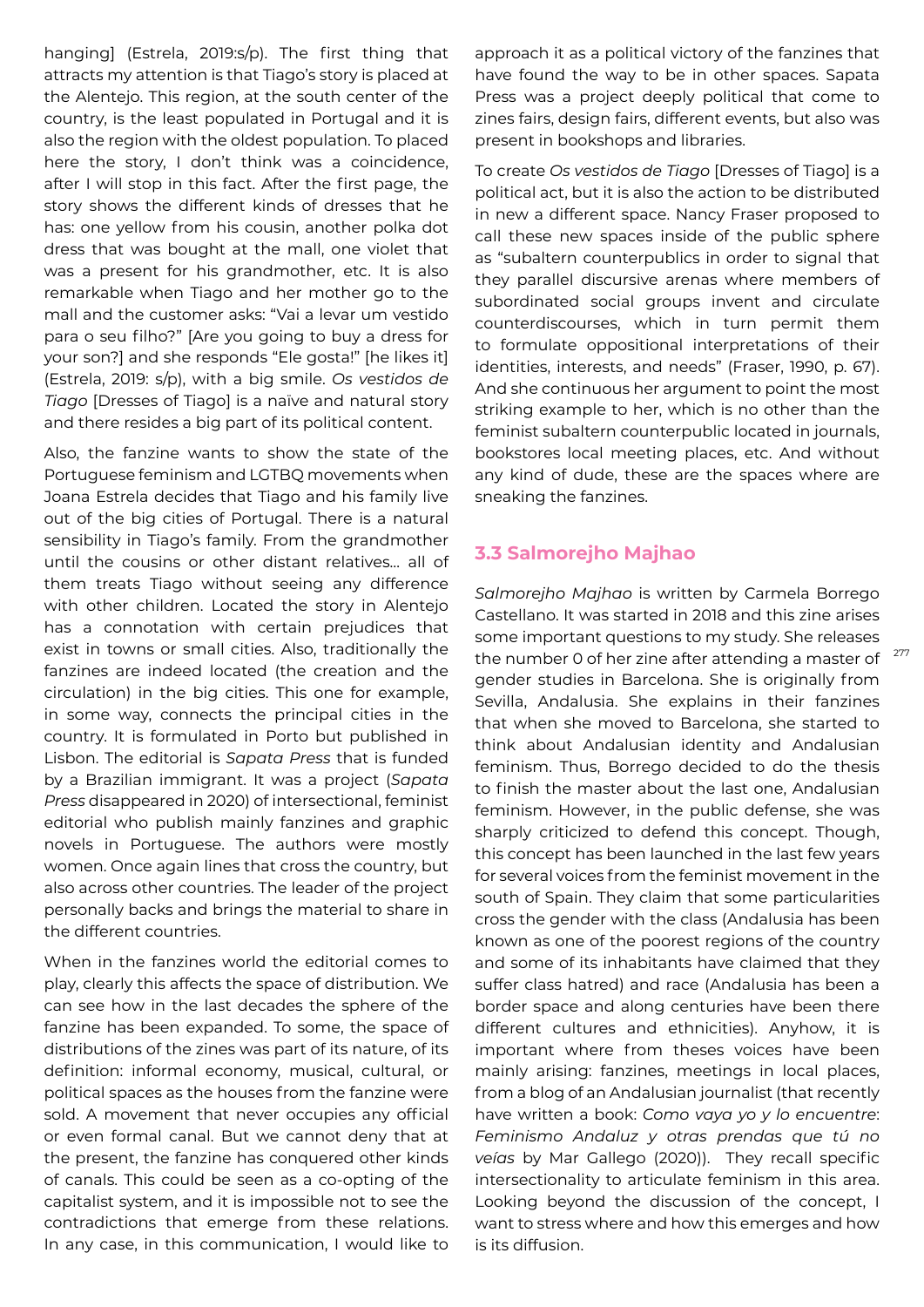So, after the terrible experience of the public defense in Barcelona, Carmelo Borrego decided to transform her thesis into a fanzine: *Salmorejho Majhao.*

Este femzine<sup>3</sup> pretende sacar los saberes de la academia y expandir las reflexiones a lo cotidiano. Para mi una zine permite darle circularidad a las investigaciones y seguir creando saber desde los intersticios. Es decir, posibilita crear narrativas conceptuales, barrios y los pueblos para tejer redes desde nuestra vivencias. Así, esta femzine es un relato colectivo donde vislumbrar formas legitimadas como elementos de sabiduría. Es una forma de narrarnos y ponernos en valor como sujetas activas de conocimiento.4

(Borrego, 2018, p. 4)

These words resound deeply in the words of Sarah Ahmed and Donna Haraway that I showed in the first section.

Also, from this case, I can extract pertinent conclusions about the space. First of all, how the author's experience embodied 'the other' when she moved to Barcelona, moving to the south to the north of the Spanish state. That is important from a national or even Iberian point of view and how dialogue different identities inside borders. She reflected on this and she decides to bring this narrative to academia. However, the knowledge in this space does not always the best to introduce a debate that is proposed by young women from a very different region. So, the author determines that she has to move the space where she presents this narrative, and she chooses to make a fanzine. To sum up, she had to change the space to start a narrative (when she moved to Barcelona), and she had to change it again to start to disseminate it (when Borrego decided to transform her work inside of the academia into a fanzine).

In 2019 Carmela Borrego published the second number of *Salmorejho Majhao* #1 (Borrego, 2019) with the subtitle (as the previous one) *Feminismo(s) Andaluz(es) Colectivo(s).* The plural is pointed out between

. . . . . . . . . . . . . .

**<sup>3.</sup>** The word femzine is the combination of feminist and zine.

**<sup>4.</sup>** This femzine aims to extract the knowledge of the academy and expand the reflections to the everyday. For me, a zine allows to give circularity to the investigations and to continue creating knowledge from the interstices. That is, it makes it possible to create conceptual narratives, create a living body that passes through neighborhoods and towns to weave networks from our experiences. Thus, this femzine is a collective story where we glimpse ways of being in the world that has not been legitimate as elements of wisdom. It is a way of narrating ourselves and putting ourselves in value as active subjects of knowledge.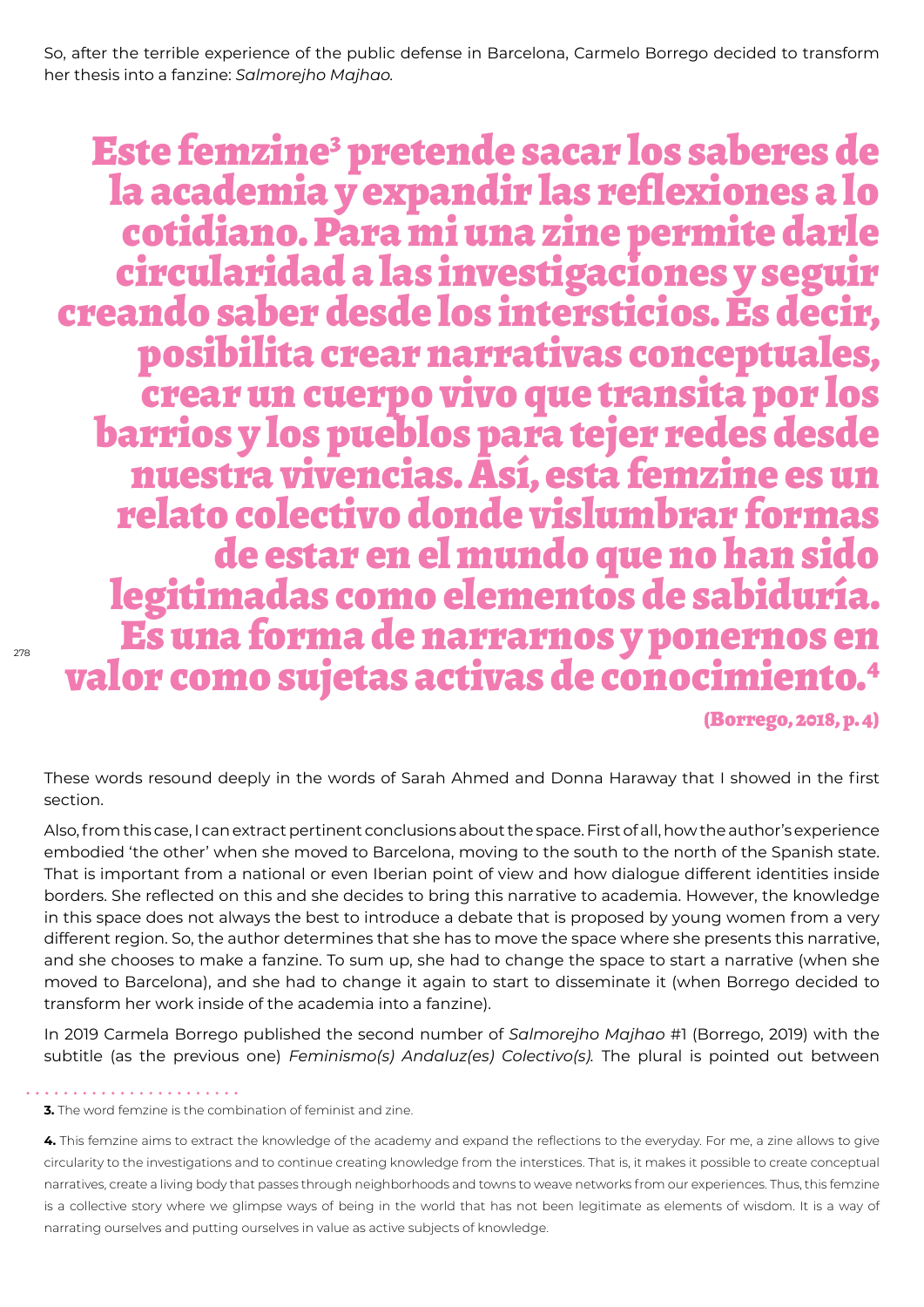parenthesis but is highlighted because is the only part in color (red) in all the cover. Loud and clear the author is not looking for a definition, nor had the intention to build up a closed theory. She uses the fanzine to enquire a broad range of possibilities. In both zines, she invites to her zine numerous friends to discuss a set of experiences to try to subtract some conclusions that may be useful to create new theories. From that net, through sharing common experiences, Carmelo Borrego brings the legitimacy to her discourse that was denied inside of academia.

#### **3.4 Hair**

*Hair* is a fanzine made in Lisbon in 2019 by Andreia Coutinho. She is a Portuguese illustrator and, in her zine, she tells us her relationship with her hair. She is a black woman, and she has afro hair. Through the pages of this zine, Coutinho shows us her personal journey with her afro. From their painful hairstyles that made to her once a week her mother, through her desire to have straight hair (using a large number of chemical products) to the acceptance of it (which needs a lot of care). She proclaims in the last page "O meu cabelo é a minha coroa e eu uso-a com orgulho" [My hair is my crown, and I use it with proud] (Coutinho, 2018, p. 11). The hair has been transformed into a symbol for the empowerment of the afro community, and particularly for black women who have to suffer a deeper pressure concern to their aesthetics for the simple fact that they are women (and black). Equally, the fanzine is the perfect space for the narratives of auto representations because there isn't any kind of censorship or edition between the creator and the public.

This zine, by chance, is distributed by Sapata Press as well as *Os vestidos de Tiago*. In both cases, the zines introduce to the Portuguese society meaningful topics through simple stories. But one more time, despite that are a simple narrative, the political content is obvious. Albeit Portugal has its own history of colonization and racism the debates around this have been spare. Introduce these narratives are extremely important and fanzines allow one to navigate to other spaces. As Adela C. Licona said "Embodied knowledges are uncovered in these performancies of rearticulation. Through the politics of articulation and practices of reverso, thirdspace zines are informing and transforming quotidian practices by linking the theory and practice of embodied knowing being, and doing."(Licona, 2012, p. 95). And also, this author remark in her book *Zines in third space,* fanzines are pieces of building community (Licona, 2012, p. 114).

Likewise, I would like to include a new perspective to analyze this fanzine, the aesthetic one. This fanzine is print in red. The printing technique is called risograph. This technique is between a photocopy and serigraphy and is very similar to the mimeograph. The technics depend on the machine that reproduces the original. The majority of the machines are from the 1980s, but the 'risso' has taken center stage in the last years with the auto-edition because allows very brilliant colors. In the Iberian Peninsula, there are not so many machines and they use specific color tubes. However, are very successful in the fanzine scene and the price of the zines is higher than usual, not always. In any case, is funny how quickly it has become a sign of a hipster technique. That is a symbol of the mainstream path that is taking in the last years the fanzines. It is difficult to see the line that separates the fanzine as a space of creation and experimentation and the fanzine as a fancy object. At the present, this contextual situation with fanzines world influences the way we read the zine. So, this combination between form and content is really appealing and somehow could we see contradictory narratives.

#### **3.5 Regla Fanzine**

*Regla Fanzine* is a fanzine created in Barcelona in 2017 by Sasha Pradkhan. The center topic is menstruation and she and her collaborators have done two issues and the third one is now being prepared. She said in the first number of *Regla* (that means rule and period as well), that she was eager to create a space to talk about menstruation. The editor has her own experience between private and public space and the period. When she has menarche (the first menstruation) her mother celebrates a party with women from the family and friends. Everybody dressed in red clothes, they were drinking pomegranate juice and rosé cava, and all share their own experiences with their periods. Her mother prepared a bath with rose petals, red shower gel and give a handmade red bracelet. To sum up, it was a big and beautiful celebration. Nevertheless, when she went to school, she lived the opposite experience. The period was something to hide and be ashamed of. She explained how she takes off the sanitary pad in the school bathroom very slowly to not be heard. In her first week with the period, she had a swimming pool class, her mother did a note (include in the fanzine) where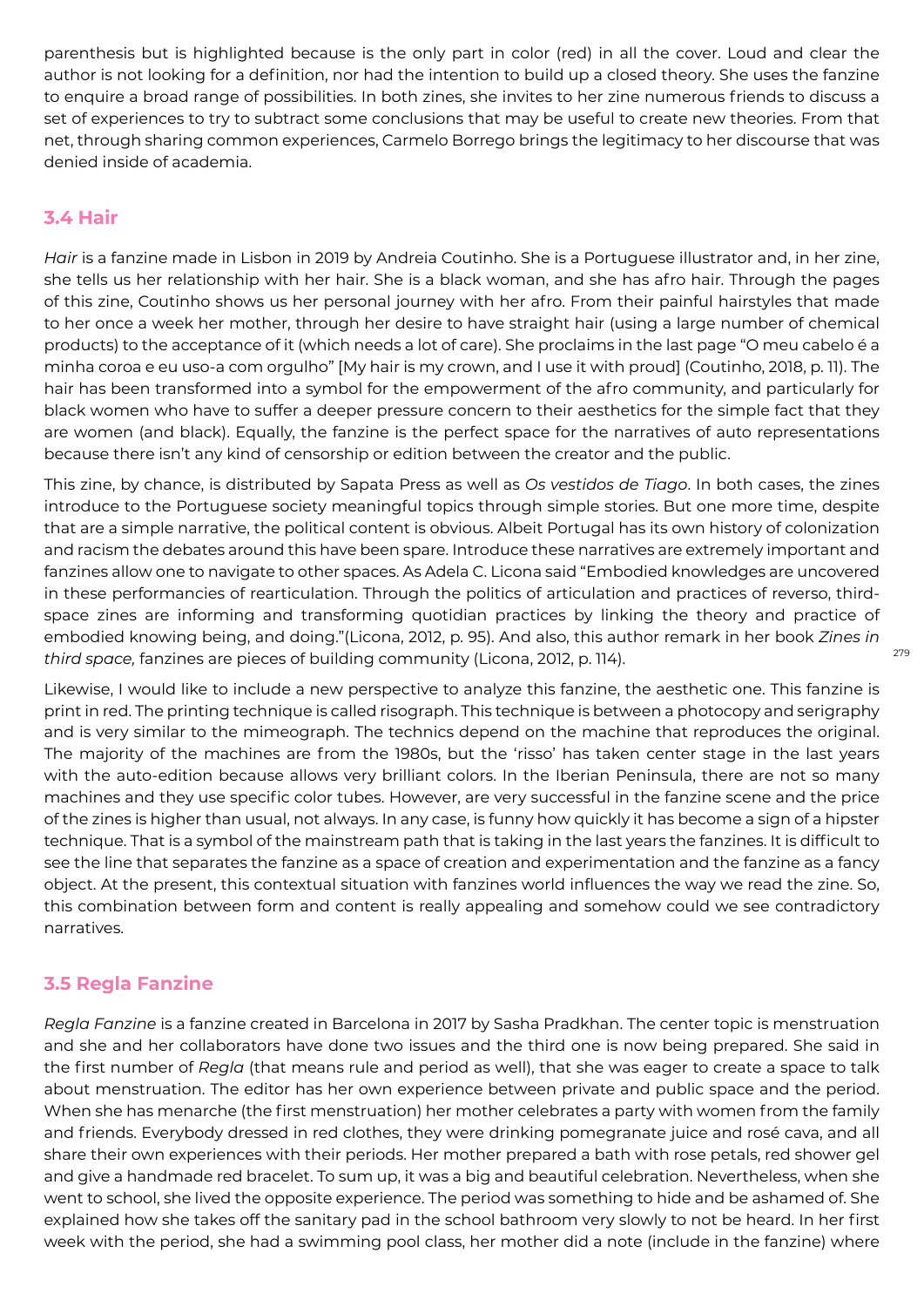explained that Sasha couldn't go to the swimming pool because she had the period. She lived that moment with a big embarrassment when other students asked why she didn't come to the physical education time (Pradkhan, 2017, pp. 4–5). In this way, Sasha lived a duality around this subject, although in her house was very concerned to show her that it was nothing to be ashamed of. Thus, this fanzine works, like many others, as a bridge between the public and private spheres. She wanted to reproduce, in some way, the atmosphere of sorority that she lived with the friends of her mother in her house. To share different narratives and turn out something that we don't have to hide. In fact, the first issue of *Regla fanzine* brings a red bracelet of wool as a symbol of a prospective club funded through all the readers of the fanzine.

The fanzines are composed of texts, poems, pictures, illustrations, collages, etc… How she nurtured the fanzine is very attractive to this communication as well. The majority of collaborations were agreed upon through social media. Sasha contacted some authors and some authors contacted her through DM's. She expressed her doubts around presenting this into a fanzine in the editor letter in the second issue:

*\*Al ver que somos tantxs me he plateado si seguía siendo necesario un Regla Fanzine en papel, cuando es mucho más sencillo transmitir conocimiento y transmitir arte a través de un post de Instagram. Pero entonces pienso que si Regla es un espacio para hablar de menstruación desde nuestros cuerpos, desde algo tangible, tal vez sí que tiene sentido leernos también desde algo palpable, desde el papel5 (Pradkhan, 2019, p. 1).*

280 that there are women who do not menstruate and menstruating people who do not identify as a woman) Once again in this communication, we connect the bodies and the fanzines. Despite this, she combines both worlds, digital and analogical, like as a vast part of the fanzines nowadays. In this way, the construction of a net transgresses the physical space and may participate people from other countries. For example, in the first *Regla Fanzine* is published a coloring illustration of Toni the Tampon, art made by Cass Clemmer from Australia. Taking this last participation, I would like to stress another important feature of this publication. Class Clemmer is a non-binary person who defends that "Periods are not just for women" (Sargeant, 2017, n/p). This proclaim is perfectly in tune with the fanzine, where on the last page of the first issue clarify the following: "Desde regla queremos aclarar que somos conscientes de que hay mujeres que no menstrúan y personas menstruantes que no se identifican como mujer" (From *regla,* we want to clarify that we are aware (Pradkhan, 2017, p. 50).

For me, one of the most important features of this declaration is that Sasha declares in an interview that this fanzine hadn't a feminist purpose. She didn't believe that she has read enough to edit a feminist zine (even she identifies as a feminist). She just wants to create a space to talk about the period without taboos (Altavoz Cultural, 2020). That shows how some disrupting ideas are introduced in society. Without Judith Butler's work (and other thinkers) who introduced the idea that gender is performative would be impossible the affirmation contained in *Regla fanzine*. Analyze zines show which is the rhythm of the society, for sure just for particular spaces, but it is important also to consider them.

### 4.Conclusions

In this communication, I wanted to reflect on how affects the space in the creations of Iberian zines. I have opened a map with feminist and queer zines from Galicia, Porto, Andalusia, Lisbon and Barcelona. It seems like I draw a circle around the peninsula. But what I have in front of my eyes is not a fixed route, over and above I showed flows of the feminist and queer community, increased now with the Internet: social media, digital platforms where you can upload your fanzine, digital archives, etc. Fanzines transit through their canals, some of them related to the traditional zine scene (reaching the author, in cultural spaces, etc.) but others are news (like fairs, bookshops, internet). Every year their circulation is wider, something that is not bad or good by definition. I believe that the important part is the other extreme: the creation. The orientation of these objects and the bodies of the creators determine the essence of the feminist and queer movement. Today I bring some fanzines that are create from an intimate side as *Os vestidos de Tiago, Regla Fanzine* or *Hair*. They bring narratives from the private space to the public space to liberate some political questions. "The

**<sup>5.</sup>** Seeing that there are so many of us, I wondered if a *Regla Fanzine* on paper was still necessary, when it is much easier to transmit knowledge and transmit art through an Instagram post. But then, I think that if Regla is a space to talk about menstruation from our bodies, from something tangible, perhaps it does make sense to also read ourselves from something palpable, from the paper.